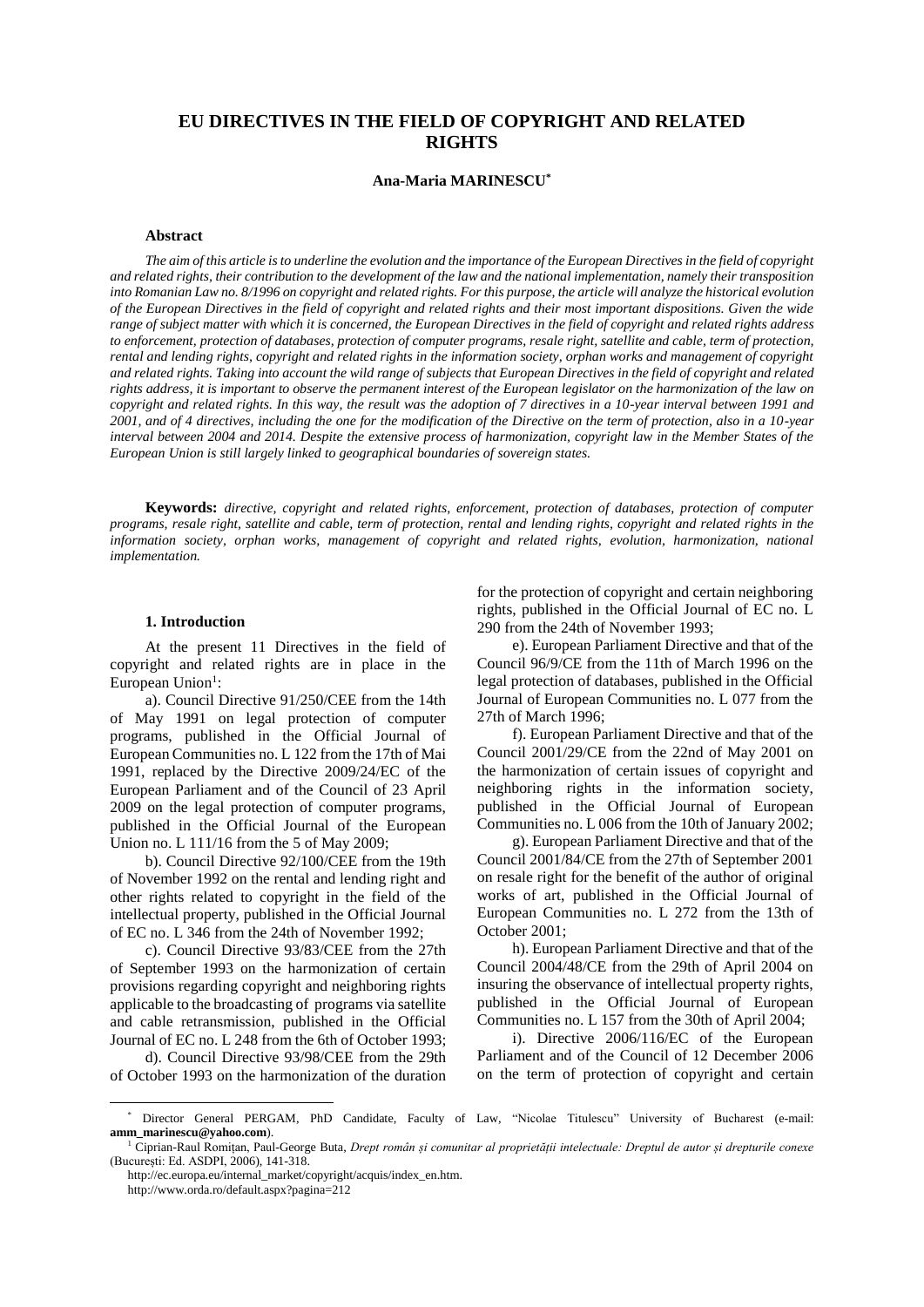related rights, published in the Official Journal of the European Union no. L 372/12 from 27 December 2006, amended by the Directive 2011/77/EU of the European Parliament and of the Council of 27 September 2011 amending Directive 2006/116/EC on the term of protection of copyright and certain related rights, published in the Official Journal of the European Union no. L 265/1 from 11 October 2011;

j). Directive 2012/28/EU of the European Parliament and of the Council of 25 October 2012 on certain permitted uses of orphan works, published in the Official Journal of the European Union no. L 299/5 from 27 October 2012;

k). Directive 2014/26/EU of the European Parliament and of the Council of 26 February 2014 on collective management of copyright and related rights and multi-territorial licensing of rights in musical works for online use in the internal market, published in the Official Journal of the European Union no. L 84/72 from 20 March 2014.

Having in mind the wide range of subjects concerning copyright and related rights described by the Directives, it is important to analyze their historical evolution, their main dispositions, the level of harmonization and their national implementation into the Law no.  $8/1996$  on copyright and related rights<sup>2</sup>.

The research of the EU Directives in the field of copyright and related it is an important part of the general research on copyright and related rights, being a part of the legislation structure in the field, together with the international framework.

The international vocation<sup>3</sup> of copyright and related rights is underline by international conventions and treaties like: Berne Convention for the Protection of Literary and Artistic Works (1886), Rome Convention for the Protection of Performers, Producers of Phonograms and Broadcasting Organizations (1961), WIPO<sup>4</sup> Performances and Phonograms Treaty (1996), WIPO Copyright Treaty (1996), and Trade Related Aspects on Intellectual Property Rights (TRIPS - 1994). All above mentioned international conventions and treaties are adopted and transposed into our national legislation.

Copyright and related rights has to be protected also outside the national frontiers, on the territory of other states<sup>5</sup>, and, of course, has to be protected on a

harmonize level inside the European Union. The instrument chosen by the European legislator in order to fulfill this aim is the directive, defined as binding the Member State only for the result, leaving the Member States the competence to choose the forms and the ways for fulfilling the objective $6$ . As it was underlined in the doctrine<sup>7</sup>, this is the main difference between directive and regulations. The regulations are compulsory, having as the law a general influence, unlike the directive which binds only as regards the result.

The Romanian literature in the field, limits to presents the European Directives in the field<sup>8</sup>, as a collection of laws, or tackles in a comprehensive manner to some subjects of the Directives<sup>9</sup>.

# **2. Content**

As I mentioned before, at the present 11 Directives in the field of copyright and related rights are in place in the European Union.

The first Directive, on computer programs, was adopted in 1991. The **Directive on the legal protection of computer programs (91/250/EEC)** was a real European "first" for copyright law, the first copyright measure to be adopted. The objective of the Directive was to harmonize Member States' legislation regarding the protection of computer programs in order to create a legal environment which will afford a degree of security against unauthorized reproduction of such programs<sup>10</sup>. In the sense of the Directive, the object of protection is the 'computer programs`, which shall include their preparatory design material<sup>11</sup>. So, the protection in accordance with this Directive shall apply to the expression in any form of a computer program, with the exception of ideas and principles which underlie any element of a computer program, including those which underlie its interfaces that are not protected by copyright $12$ . The only criteria that will be applied to determine the eligibility for protection of a computer program is if it is original in the sense that it is the author's own intellectual creation<sup>13</sup>.

Another important disposition of the Directive regards the authorship of the computer programs created by an employee in the execution of his duties or following the instructions given by his employer. In

<sup>&</sup>lt;sup>2</sup> Published in the Official Journal of Romania no. 60 from 26 March 1996, subsequently amended and completed by Law no. 285/2004 on the modification and completion of Law no. 8/1996 (published in the Official Journal of Romania no. 587/30.06.2004), GEO no. 123/2005 on the modification and completion of Law no. 8/1996 (published in the Official Journal of Romania no. 843/19.09.2005) and Law no. 329/2006 (published in the Official Journal of Romania no. 657/31.07.2006).

<sup>3</sup> Viorel Roș, Dragoș Bogdan, Octavia Spineanu-Matei, *Dreptul de autor și drepturile conexe - Tratat*, (București: All Beck, 2005), 24.

<sup>4</sup> World Intellectual Property Organization.

<sup>5</sup> *Idem*.

<sup>6</sup> Ion P. Filipescu, Augustin Fuerea, *Drept instituțíonal comunitar european*, ediția a V-a (București: Actami, 2000), 38.

<sup>7</sup> *Idem*.

<sup>8</sup> Romițan, Buta, *Drept roman și comunitar al proprietății intelectuale,* 141-318.

<sup>9</sup> Roș, Bogdan, Spineanu-Matei, *Dreptul de autor și drepturile conexe - Tratat*, 419, 423-429, 448-452, 490-492.

Ciprian Raul Romițan, Mariana Liliana Savu, *Drepturile artiștilor interpreți sau executanți*, (București: Universul Juridic, 2008), 47-50. <sup>10</sup> http://ec.europa.eu/internal\_market/copyright/prot-comp-progs/index\_en.htm

 $11$  Art. 1 (1).

 $12$  Art. 1 (2).

 $13$  Art. 1 (3).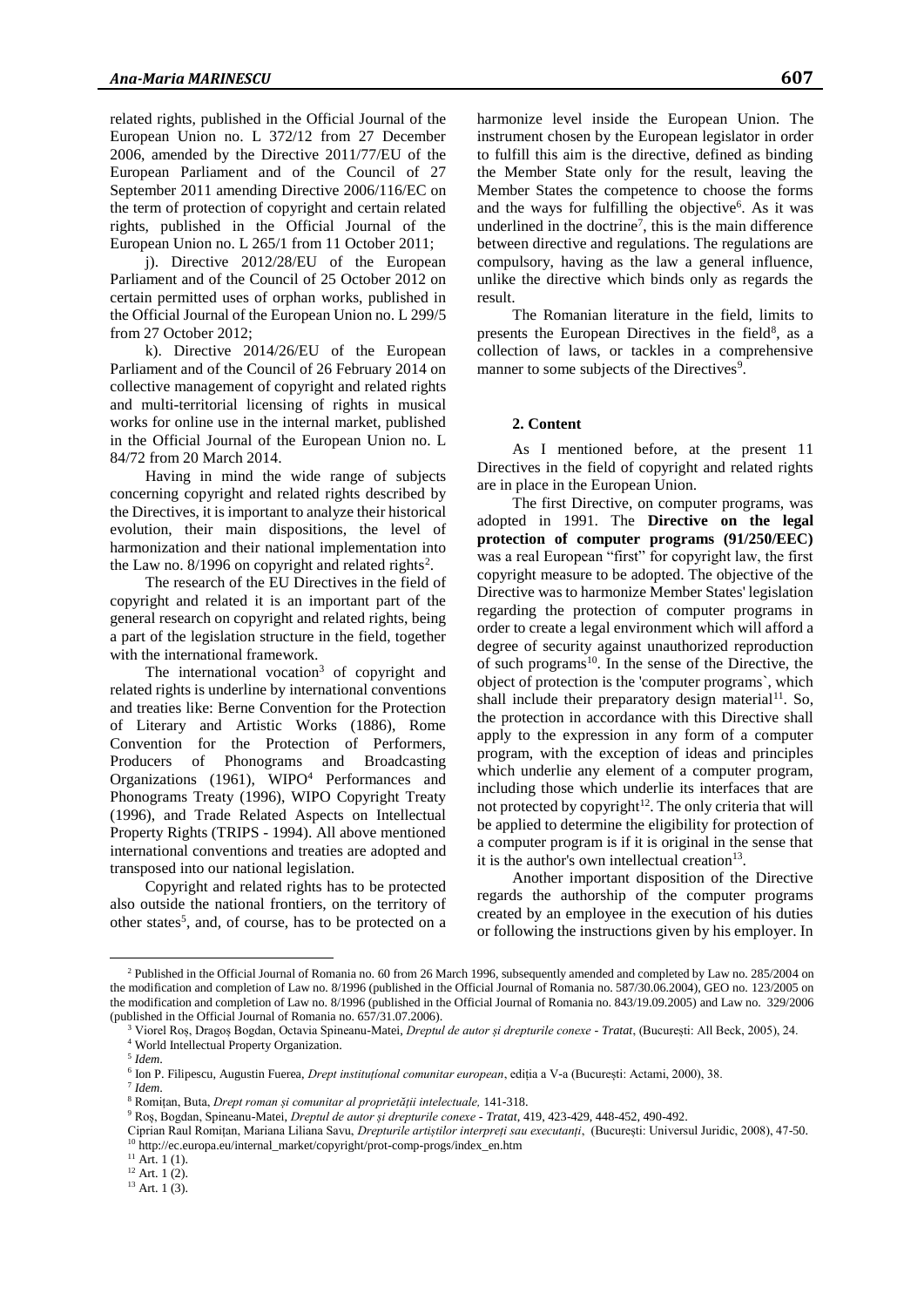Directive 91/250/EEC has been repealed and replaced by Directive 2009/24/EC and has been transposed totally into the Romanian legislation.

The second Directive adopted in the field of copyright and related rights was the **Rental Right Directive** in 1992 which harmonized the rights of commercial rental and lending. In this case, the most important fact of the Directive is that harmonizes certain related rights of fixation, reproduction, broadcasting and communication to the public and distribution at levels in excess of the minimum norms of the Rome Convention<sup>15</sup>. The related rights beneficiaries are the performers, phonogram producers, film producers and broadcasters.

Directive 92/100/EEC has been repealed and replaced by Directive 2006/115/EC and had been transposed into Romanian Law no. 8/1996 on copyright and related rights.

In 1993, two more Directives were adopted.

The **Satellite and Cable Directive** was described in the special literature as a direct response to the deployment of new technologies of transmission of broadcast programs, by satellite and cable that greatly facilitated the broadcasting of television programs across national borders<sup>16</sup>, envisioned in this way the establishment of an internal market for broadcasting services.

Also, one of the most important characteristics of the Directive is that introduce a scheme of mandatory collective rights management with regard to acts of satellite and broadcasting. In this way, according to article 9 (1) of the Directive *"Member States shall ensure that the right of copyright owners and holders or related rights to grant or refuse authorization to a cable operator for a cable retransmission may be exercised only through a collecting society"*. Thereupon, *"Where a rightholder has not transferred the management of his rights to a collecting society, the collecting society which manages rights of the same category shall be deemed to be mandated to manage his rights. Where more than one collecting society manages rights of that category, the rightholder shall be free to choose which of those collecting societies is deemed to be mandated to manage his rights. A rightholder referred to in this paragraph shall have the same rights and obligations resulting from the agreement between the cable operator and the collecting society which is deemed to be mandated to manage his rights as the rightholders who have mandated that collecting society and he shall be able to claim those rights within a period, to be fixed by the Member State* 

*concerned, which shall not be shorter than three years from the date of the cable retransmission which includes his work or other protected subject matter"*<sup>17</sup> .

Law no. 8/1996 on copyright and related rights transposes the above mentioned dispositions of the Directive<sup>18</sup>, cable retransmission right being a case of compulsory collective management<sup>19</sup> together with the private copy remuneration<sup>20</sup>.

In 1993, also the **Term Directive** was adopted, which harmonized the term of protection of copyright and related rights of 70 years *post mortem auctoris*, and set the duration of related rights at 50 years.

The Directive has been repealed and replaced by Directive 2006/116/EC on the term of protection of copyright and certain related rights. According to article 1 of this Directive *"The rights of an author of a literary or artistic work within the meaning of Article 2 of the Berne Convention<sup>21</sup> shall run for the life of the author and for 70 years after his death, irrespective of the date when the work is lawfully made available to the public"* and according to article 3 the duration of related rights is:

*"(1) The rights of performers shall expire 50 years after the date of the performance. However, if a fixation of the performance is lawfully published or lawfully communicated to the public within this period, the rights shall expire 50 years from the date of the first such publication or the first such communication to the public, whichever is the earlier.*

*(2) The rights of producers of phonograms shall expire 50 years after the fixation is made. However, if the phonogram has been lawfully published within this period, the said rights shall expire 50 years from the date of the first lawful publication. If no lawful publication has taken place within the period mentioned in the first sentence, and if the phonogram has been lawfully communicated to the public within this period, the said rights shall expire 50 years from the date of the first lawful communication to the public.*

*(3) The rights of producers of the first fixation of a film shall expire 50 years after the fixation is made. However, if the film is lawfully published or lawfully communicated to the public during this period, the rights shall expire 50 years from the date of the first such publication or the first such communication to the public, whichever is the earlier. The term 'film' shall designate a cinematographic or audiovisual work or moving images, whether or not accompanied by sound.*

*(4) The rights of broadcasting organisations shall expire 50 years after the first transmission of a broadcast, whether this broadcast is transmitted by wire or over the air, including by cable or satellite."*

 $14$  Art. 2 (3).

<sup>&</sup>lt;sup>15</sup> Estelle Derclaye, *Research Handbook on the Future of EU Copyright* (UK: Edward Elgar, 2009), 15.

<sup>16</sup> *Idem*.

 $17$  Art. 9 (2).

<sup>18</sup> Art. 121.

 $19$  Art.123<sup>1</sup> (1) g).  $20$  Art.123<sup>1</sup> (1) a).

<sup>&</sup>lt;sup>21</sup> Art. 2 Protected Works: 1. "Literary and artistic works"; 2. Possible requirement of fixation; 3. Derivative works; 4. Official texts; 5. Collections; 6. Obligation to protect; beneficiaries of protection; 7. Works of applied art and industrial designs; 8. News.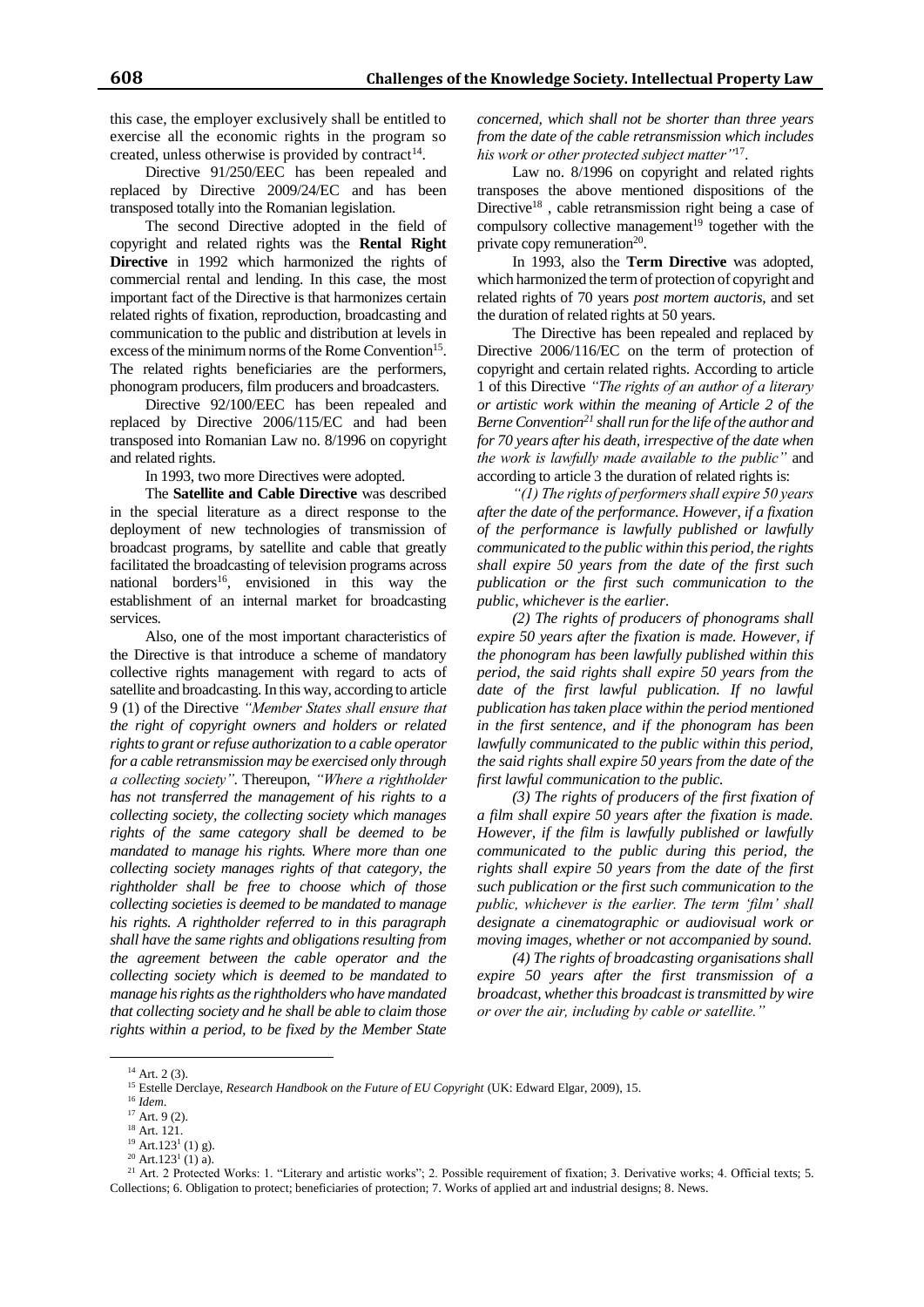Three years later, in 1996, the **Database Directive** was adopted. The Directive created a new exclusive *"sui generis"* right for database producers, valid for 15 years, to protect their investment of time, money and effort, irrespective of whether the database is in itself innovative ("non-original" databases). The Directive harmonized also copyright law applicable to the structure and arrangement of the contents of databases ("original" databases). The Directive's provisions apply to both analogue and digital databases $^{22}$ .

As it was mentioned in the doctrine<sup>23</sup>, Law no. 8/1996 on copyright and related rights regulates the databases as object of copyright as derivate works, but transposing the Database Directive, envisages a *suigeneris* right of the makers of databases, and not a right for copyright. Therefore, the Law talks about the makers of databases and not of creators/authors<sup>24</sup>. However, this *sui-generis* right on databases is not excluding the possibility of protection of the databases or their content through copyright and other rights (art.  $122<sup>4</sup>$ ). This is reason why the databases are still enumerated by the Law no. 8/1996 as object of protection as derivate works.

In the light of the *sui-generis* right, the maker of a database has the exclusive economic right to authorize and prohibit the extraction<sup>25</sup> and/or re-utilization of the entire or of a substantial part of the database, evaluated qualitatively or quantitatively<sup>26</sup>.

In 2001, was adopted the **Directive of copyright and related rights in the informational society**. The final text is a result of over three years of thorough discussion and an example of co-decision making where the European Parliament, the Council and the Commission have all had a decisive input<sup>27</sup>.

As it was mentioned in the press release of the Directive<sup>28</sup>, its aim was to stimulate creativity and innovation by ensuring that all material protected by copyright including books, films, music are adequately protected by copyright. It provides a secure environment for cross-border trade in copyright protected goods and services, and will facilitate the development of electronic commerce in the field of new and multimedia products and services (both on-line and off-line via e.g. CDs).

The Directive harmonizes the rights of reproduction, distribution, communication to the public, the legal protection of anti-copying devices and rights management systems. Particular novel features of the Directive include a mandatory exception for technical copies on the net for network operators in certain circumstances, an exhaustive, optional list of exceptions to copyright which includes private copying, the introduction of the concept of fair compensation for rightholders and finally a mechanism to secure the benefit for users for certain exceptions where anticopying devices are in place.

Adoption and implementation of the Directive enabled the Community and its Member states to ratify the 1996 WIPO Treaties - the so-called Internet Treaties<sup>29</sup>.

Implementing this Directive, Law no. 8/1996 on copyright and related rights regulates in Chapter VI, articles 33-38, the Limitations on the Exercise of Copyright. These limits are strictly provided by the law, they cannot be extended by analogy<sup>30</sup>, as in case of the exceptions on copyright and related rights.

Also, the limits and the exceptions has to be enclosed to the so-called 3 steps test $31$ : that such uses conform to proper practice, are not at variance with the normal exploitation of the work and are not prejudicial to the author or to the owners of the exploitation rights $^{32}$ .

Analyzing the legal norms, the doctrine<sup>33</sup> underlined the following categories of limitations for public use:

1. The reproduction with the scope of quotations  $(art. 33 (1) b)-d);$ 

2. The reproduction of visual works placed in public places (art. 33 (1) f);

3. Information on actuality problems;

4. temporary acts of reproduction that are transient or incidental forming an integral and essential part of a technical process and the sole purpose of which is to enable transfer, in a network between third parties, by an intermediary or the lawful use of another protected object and that should have no separate economic value on their own, are excepted from the reproduction right $^{34}$ ;

 $\overline{a}$ 

<sup>30</sup> Roș, Bogdan, Spineanu-Matei, *Dreptul de autor și drepturile conexe - Tratat*, 302.

<sup>34</sup> Art. 33 (3).

<sup>22</sup> http://ec.europa.eu/internal\_market/copyright/prot-databases/index\_en.htm

<sup>23</sup> Roș, Bogdan, Spineanu-Matei, *Dreptul de autor și drepturile conexe - Tratat*, 180.

 $24$  Art.  $122<sup>1</sup>$ -122<sup>4</sup>.

<sup>&</sup>lt;sup>25</sup> Art. 122<sup>2</sup> (2) a): extraction shall mean the permanent or temporary transfer of all or a substantial part, evaluated qualitatively or quantitatively, of the contents of a database to another medium by any means or in any form.

<sup>&</sup>lt;sup>26</sup> Art. 122<sup>2</sup> (2) b): re-utilization shall mean any form of making available to the public all or a substantial part of the contents of a quantitative or qualitative apprised database by the distribution of copies, by renting, or other forms, including by making available to the public of the contents of the database so that anyone may access it in a place and time individually chosen by them. The first sale, on domestic market, of a copy of a database by the rightholder of sui generis right or with his consent shall exhaust the right to control resale of that copy.

<sup>27</sup> http://ec.europa.eu/internal\_market/copyright/copyright-infso/index\_en.htm

<sup>28</sup> http://europa.eu/rapid/press-release\_IP-01-528\_en.htm?locale=en

<sup>&</sup>lt;sup>29</sup> WIPO Performances and Phonograms Treaty and WIPO Copyright Treaty.

A. Lucas, *Droit d'auteur et numérique*, (Paris : Litec, 1998), 170-172.

<sup>&</sup>lt;sup>31</sup> Art. 9 (2) Berne Convention and art. 5 parag. 5 Directive of copyright and related rights in the informational society.

<sup>32</sup> *See for more details on the conditions of the 3 steps test* Roș, Bogdan, Spineanu-Matei, *Dreptul de autor și drepturile conexe - Tratat*, 304-305.

<sup>33</sup> Roș, Bogdan, Spineanu-Matei, *Dreptul de autor și drepturile conexe - Tratat*, 311-322.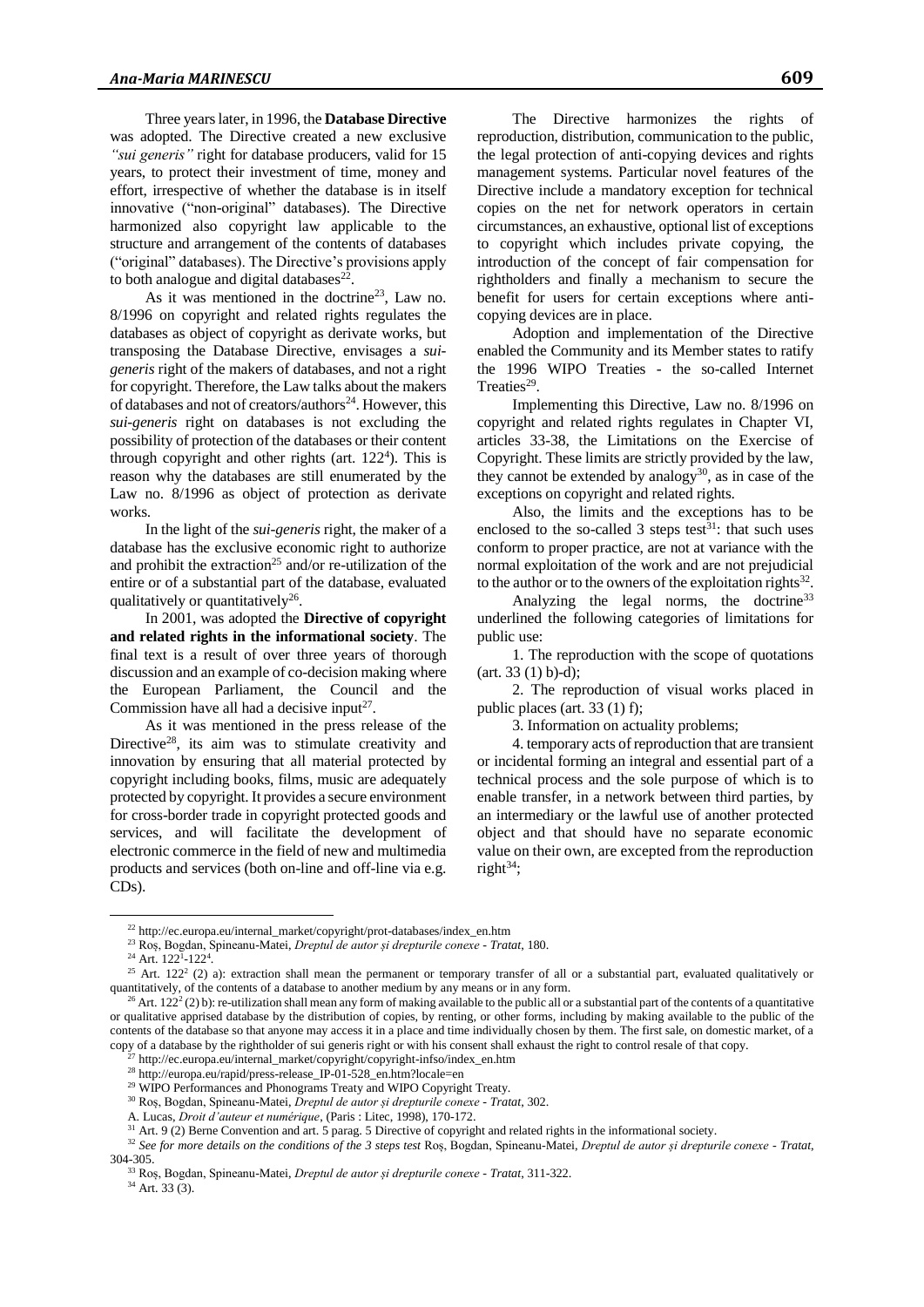5. The alteration of a work shall be permissible without the author's consent and without payment of remuneration in the following cases $35$ :

(a) If the alteration is made privately and is neither intended for nor made available to the public;

(b) If the result of the alteration is a parody or caricature, provided that the said result does not cause confusion with the original work and the author thereof;

(c) If the alteration is made necessary by the purpose of the use permitted by the author;

(d) If the alteration is a short review of the works by didactic purpose, mentioning the author.

6. For the purpose of testing the operation of their products at the time of manufacture or sale, trading companies engaged in the production or sale of sound or audiovisual recordings, equipment for the reproduction or communication to the public thereof and also equipment for receiving radio and television broadcasts may reproduce and present extracts from works, provided that such acts are performed only to the extent required for testing<sup>36</sup>.

One of the most important limit regulated by the Directive and the one that had been controversial at the level of the Member States till recently is the private copy.

Article 34 (1) Law 8/1996 on copyright and related rights define the private copy: the reproduction of a work, without the author's consent for personal use or for use by a normal family circle, provided that the work has already been disclosed to the public, while the reproduction does not contravene to the normal use of the work or prejudice the author or the owner of the utilization rights.

In order to compensate the prejudice broth to the copyright and related rights holders, the Romanian legislator established a levy system for the private copy remuneration $37$ : For the media on which sound or audiovisual recordings can be made or on which reproductions of the works graphically expressed can be made, as well as for apparatus dedicated for copying, in the situation provided for in paragraph (1), a compensatory remuneration established by negotiation, according to the provisions of this law, shall be paid.

The private copy exception doesn't apply to computer programs<sup>38</sup>, for which is permitted only a copy for archive or safety, in the manner in which this is necessary for using the computer program<sup>39</sup>.

On the one hand, the Directive generated a series of documents and consultations very important in the information society economy, like:

1. The Green Paper on copyright in the knowledge economy  $(16.07.2008)^{40}$ . With this Green Paper, the Commission plans to have a structured debate on the long-term future of copyright policy in the knowledge intensive areas. In particular, the Green Paper is an attempt to structure the copyright debate as it relates to scientific publishing, the digital preservation of Europe's cultural heritage, orphan works, consumer access to protected works and the special needs for the disabled to participate in the information society. The Green Paper points to future challenges in the fields of scientific and scholarly publishing, search engines and special derogations for libraries, researchers and disabled people. The Green paper focuses not only on the dissemination of knowledge for research, science and education but also on the current legal framework in the area of copyright and the possibilities it can currently offer to a variety of users (social institutions, museums, search engines, disabled people, teaching establishments).

2. The public consultation on "Content Online" (October 2009) with the need to create a genuine Single Market for creative content on the internet, focused on three area of actions:

- Make sure creativity is rewarded so that creators, rightholders, and Europe's cultural diversity can thrive in the digital world;

 Give consumers' clearly-priced, legal means of accessing a wide range of content through digital networks anywhere, anytime;

- Promote a level playing field for new business models and innovative solutions for the distribution of creative content across the EU.

In the press released of the public  $consultations<sup>41</sup>$ , is noted that in Europe, the cultural and creative sector (which comprises published content such as books, newspapers and magazines, musical works and sound recordings, films, video on demand and video games) generates a turnover of more than  $\epsilon$  650 billion annually and contributes to 2.6% of the EU's GDP, employing more than 3% of the EU work force. European policymakers therefore have the responsibility to protect copyright, especially in an evolving economic and technological environment.

As part of the ongoing discussions on the priorities for a European Digital Agenda, and adding to similar debates currently taking place at national level, the Commission now wishes to focus the debate on practical solutions for encouraging new business models, promoting industry initiatives and innovative solutions, as well as on the possible need to harmonize, update or review the applicable rulebook of the EU's single market.

3. Communication on Copyright in the Knowledge Economy (19.10.2009) aiming to tackle

<sup>&</sup>lt;sup>35</sup> Art. 35.

<sup>36</sup> Art. 37 (1).

 $37$  Art. 34 (2).  $^{38}$  Art. 81.

<sup>39</sup> Art. 77.

<sup>40</sup> http://europa.eu/rapid/press-release\_IP-08 1156\_en.htm?locale=fr <sup>41</sup> *Idem*.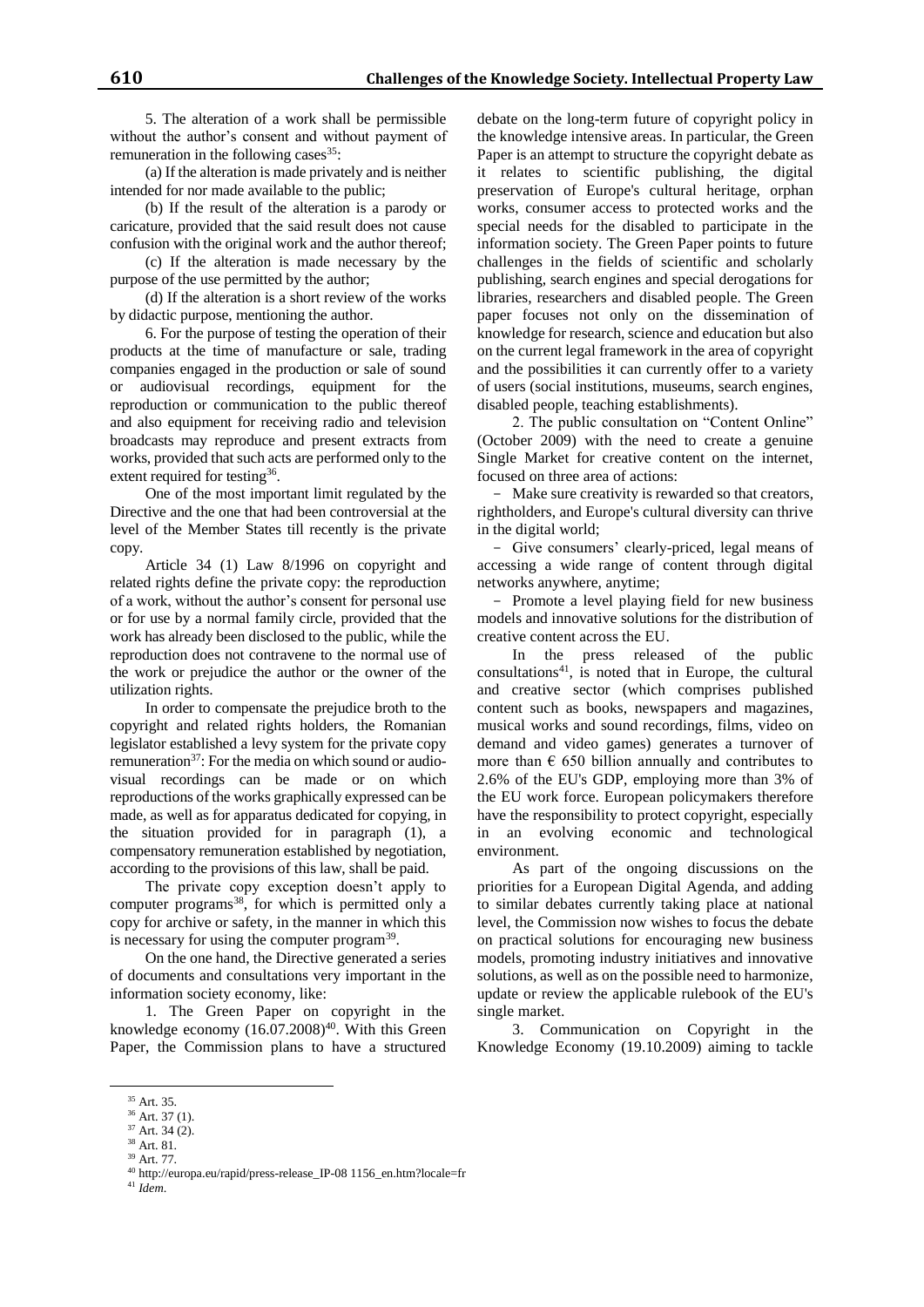the important cultural and legal challenges of massscale digitisation and dissemination of books, in particular of European library collections.

On the other hand, the private copy system and levies was one of the most controversial subject in the field of copyright and related rights. A mediation process took place at the level of EU in the period 02.04.2012-31.01.2013, date when the mediator António Vitorino presented its recommendations<sup>42</sup>.

The core elements of the recommendations refer to: - The private copy remunerations between Member States have to be collected at the level of the State were the final consumer reside (this principle results from the European Court of Justice case C-462/09 - Stichtung de Thuiskopie vs. Opus Supplies Deutschland GmbH)<sup>43</sup>.

- The general possibility to establish remunerations for devices and equipment depends on the place where de product is capable to make copies, this is way the scope is that the product to be remunerated only one time in the European Union.

 Non-application of private copying levies to professional users.

- Shift the liability to pay levies from the manufacturer's or importer's level to the retailer's level while at the same time simplifying the levy tariff system;

 Oblige manufacturers and importers to inform collecting societies about their transactions concerning goods subject to a levy.

- Place more emphasis on operator levies compared to hardware-based levies in the field of reprography.

 The levies should be visible for the final consumer.

- Ensure more coherence with regard to the process of setting levies by defining 'harm' uniformly as the value consumers attach to additional copies in question (lost profit).

- Ensure more coherence with regard to the process of setting levies by providing a procedural framework that would reduce complexity, guarantee objectiveness and ensure the observance of strict timelimits, for example:

- In the case of a new product being introduced on the market, the decision as to the applicability of levies should be taken within 1 month following its introduction. The provisional level of tariffs applicable should be determined not later than within 3 months following its introduction.

- The ultimate level of the applicable levy should, to the extent possible, not be superior to the one imposed temporarily. If nevertheless this were the case, the resulting difference should be payable gradually and could be split into several instalments.

 The final tariff applicable to a given product should be agreed or set within 6 months period from its introduction on the market.

In the view of the Recommendations and in light of the Directive of copyright and related rights in the informational society, it is necessary that the Romanian legislation to be harmonized at this level, by amending and completing the dispositions of Law no. 8/1996 regarding the private copy system.

In 2001, after barely surviving its perilous journey between the Commission, the European Parliament and the Council (and back again), the **Resale Right Directive** was finally adopted<sup>44</sup>.

The resale right  $-$  as an inalienable right, which cannot be waived, even in advance - was provided, for the benefit of the author of an original work of art, to receive a royalty based on the sale price obtained for any resale of the work, subsequent to the first transfer of the work by the author<sup>45</sup>. The right shall apply to all acts of resale involving as sellers, buyers or intermediaries art market professionals, such as salesrooms, art galleries and, in general, any dealers in works of art<sup>46</sup>.

The European Court of Justice Decision in the case C-518/08 (VEGAP vs. ADAGP) stated that art. 6 (1) Resale Right Directive<sup>47</sup> must be interpreted in the sense that is not opposing to a national disposition which reserve the benefit of the resale right only to the legal inheritors of the author, excluding the testamentary  $legates<sup>48</sup>$ .

For stating this Decision, the Court took into account on the one hand, the fact that the Directive is intended to assure a certain level of remuneration of authors and this purpose is not compromised by the devolution of the resale right to some legal subjects by excluding others after the death of the artist. On the other hand, although the EU legislator had in mind that legatees to benefit of the resale right after the death of the author, didn't considered that is advisable to interfere in the field of the inheritance national laws, leaving to each state the competence to define the categories of legatees. Results that in the light of the Directive the Member States have the liberty to establish

<sup>42</sup> Ana-Maria Marinescu, "Analiza Recomandărilor lui Antonio Vitorino rezultate din medierea privind copia privată şi remuneraţiile în reprografie"*, Revista Română de Dreptul Proprietății Intelectuale* nr. 3 (2013): 46-49.

<sup>&</sup>lt;sup>5</sup> See for details on the case Ana-Maria Marinescu,"Gestiunea colectivă a dreptului de autor și a drepturilor conexe. Jurisprudență română și europeană în domeniu"*, Revista Română de Dreptul Proprietății Intelectuale* nr. 4 (2014): 107-110.

<sup>44</sup> Derclaye, *Research Handbook on the Future of EU Copyright*, 16.

<sup>45</sup> Art. 1 (1).  $46$  Art. 1 (2).

<sup>&</sup>lt;sup>47</sup> Article 6 Persons entitled to receive royalties

<sup>1.</sup> The royalty provided for under Article 1 shall be payable to the author of the work and, subject to Article 8(2), after his death to those entitled under him/her.

<sup>2.</sup> Member States may provide for compulsory or optional collective management of the royalty provided for under Article 1.

<sup>48</sup> Marinescu,"Gestiunea colectivă a dreptului de autor și a drepturilor conexe. Jurisprudență română și europeană în domeniu": 126-128.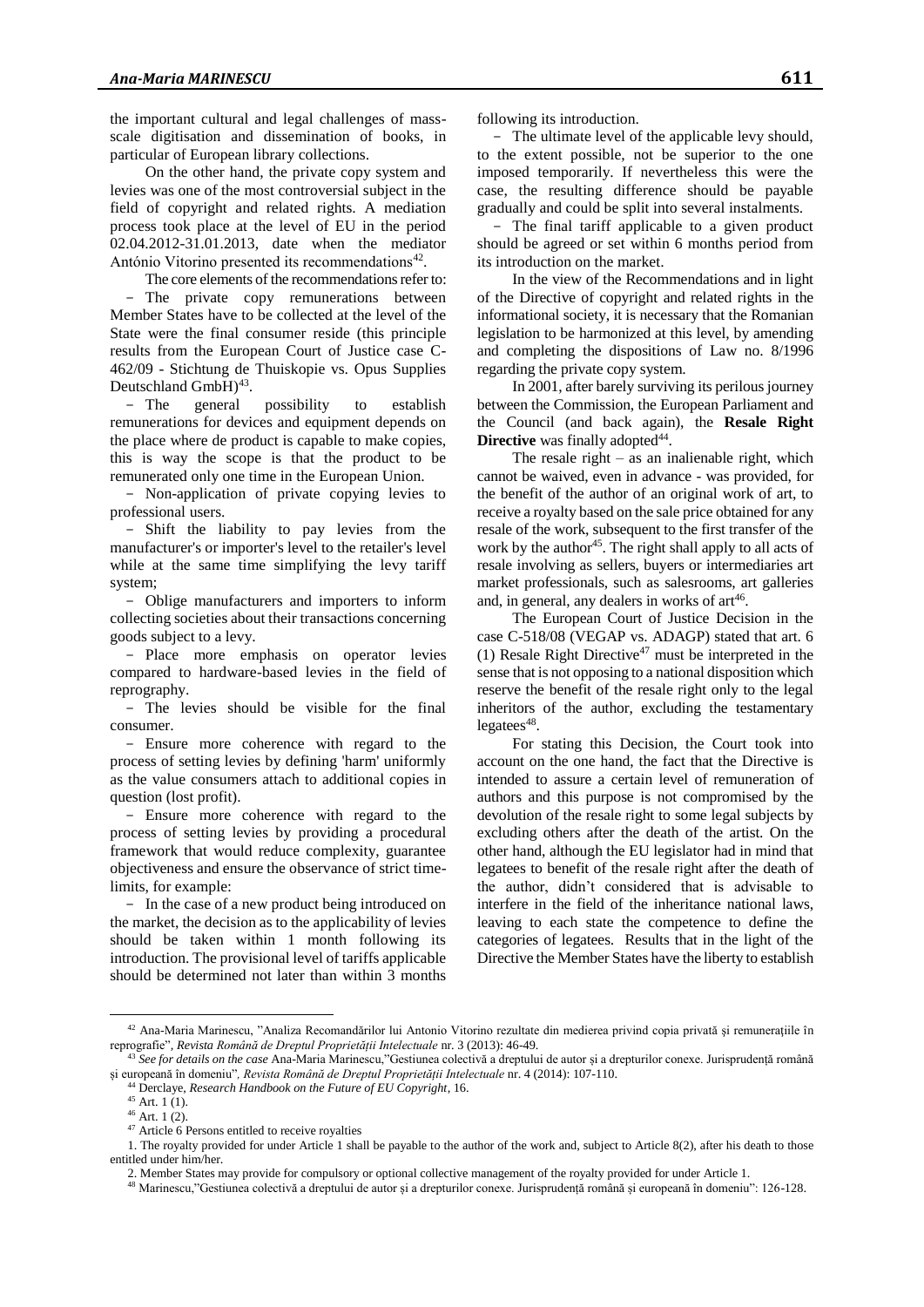the categories of persons which can benefit of the resale right after the death of author.

According to article 21 of Law no. 8/1996, as stated also in the doctrine<sup>49</sup>, the resale right applies only to an original work of graphic or plastic art or of a photographic work. Also, as stated in the doctrine<sup>50</sup>, having in mind the frugifer nature of the resale right, it least all the life of the author and is the subject of being inherited for 70 years after the death of author, according to article 25 of Law no. 8/1996<sup>51</sup>.

The **Directive on the enforcement of intellectual property rights** such as copyright and related rights, trademarks, designs or patents was adopted in April 2004.

The Directive requires all Member States to apply effective, dissuasive and proportionate remedies and penalties against those engaged in counterfeiting and piracy and so creates a level playing field for right holders in the EU. It means that all Member States will have a similar set of measures, procedures and remedies available for rightholders to defend their intellectual property rights (be they copyright or related rights, trademarks, patents, designs, etc.) if they are infringed. The similar set of measures refers to: measures for preserving evidence<sup>52</sup>, right of information<sup>53</sup>, provisional and precautionary measures<sup>54</sup>, corrective measures<sup>55</sup>, injunctions<sup>56</sup>, alternative measures<sup>57</sup>, damages<sup>58</sup>, legal costs<sup>59</sup> and publication of judicial decisions<sup>60</sup>.

**Directive 2011/77/EU of the European Parliament and of the Council of 27 September 2011 amending Directive 2006/116/EC on the term of protection of copyright and certain related rights** extended the term of protection for performers and sound recordings to 70 years. In this way the Directive narrows the gap between the copyright term of protection for authors (currently life plus 70 years after the authors' death) and the term of protection for performers (currently 50 years after the performance). Consequential the performers will receive remunerations over a longer period of time.

The Directive also strengthens the position of performers with a number of accompanying measures<sup>61</sup>:

- A 20% fund for session musicians, paid by the record companies. This remuneration ensures that performers who are forced to sell their rights against a one-off flat fee obtain additional payments during the extended term. The fund would apply to all recordings which benefit from the term extension.

- A 'use it or lose it' clause, which means the record company will have to cede control over its copyright to performers if it does not market the sound recording containing the performance. If a record company does not market a recording despite the performers' request, the performers will get their rights back and can market the recording themselves.

- A 'clean slate' provision, which means that producers are not entitled to make any deductions from the contractual royalties due to featured performers during the extended term.

According to art. 2 of the Directive Member States shall bring into force the laws, regulations and administrative provisions necessary to comply with this Directive by 1 November 2013.

In Romania, the Directive was transposed through Law no. 53/2015 for the modification and completion of Law no. 8/1996. The Law no. 53/2015 was adopted after the term prescribed for the implementation of the Directive, Romania being for a short time in the pre-infrigment procedure.

**Directive 2012/28/EU of the European Parliament and of the Council of 25 October 2012 on certain permitted uses of orphan works** sets out common rules on the digitisation and online display of so-called orphan works. Orphan works are works like books, newspaper and magazine articles and films that are still protected by copyright but whose authors or other rightholders are not known or cannot be located or contacted to obtain copyright permissions<sup>62</sup>. Orphan works are part of the collections held by European libraries that might remain untouched without common rules to make their digitisation and online display legally possible.

 $\overline{a}$ 

 $60$  Art. 15.

<sup>49</sup> Roș, Bogdan, Spineanu-Matei, *Dreptul de autor și drepturile conexe - Tratat*, 284.

<sup>50</sup> Roș, Bogdan, Spineanu-Matei, *Dreptul de autor și drepturile conexe - Tratat*, 285-286.

<sup>51</sup> Art. 25.—(1) The economic rights provided for in Articles 13 and 21 shall last for the author's lifetime, and after his death shall be transferred by inheritance, according to civil legislation, for a period of 70 years, regardless of the date on which the work was legally disclosed to the public. If there are no heirs, the exercise of these rights shall devolve upon the collective administration organization mandated by the author during his lifetime or, failing a mandate, to the collective administration organization with the largest membership in the area of creation concerned.

<sup>(2)</sup> The person who, after the copyright protection has expired, legally discloses for the first time a previously unpublished work to the public shall enjoy protection equivalent to that of the author's economic rights. The duration of the protection of those rights shall be 25 years, starting at the time of the first legal disclosure to the public.

<sup>52</sup> Art. 7.

<sup>53</sup> Art. 8.

<sup>54</sup> Art. 9.

<sup>55</sup> Art. 10.

<sup>56</sup> Art. 11. <sup>57</sup> Art. 12.

<sup>58</sup> Art. 13.

<sup>59</sup> Art. 14.

 $^{61}$ http://ec.europa.eu/internal\_market/copyright/term-protection/index\_en.htm

 $62$  Art. 2.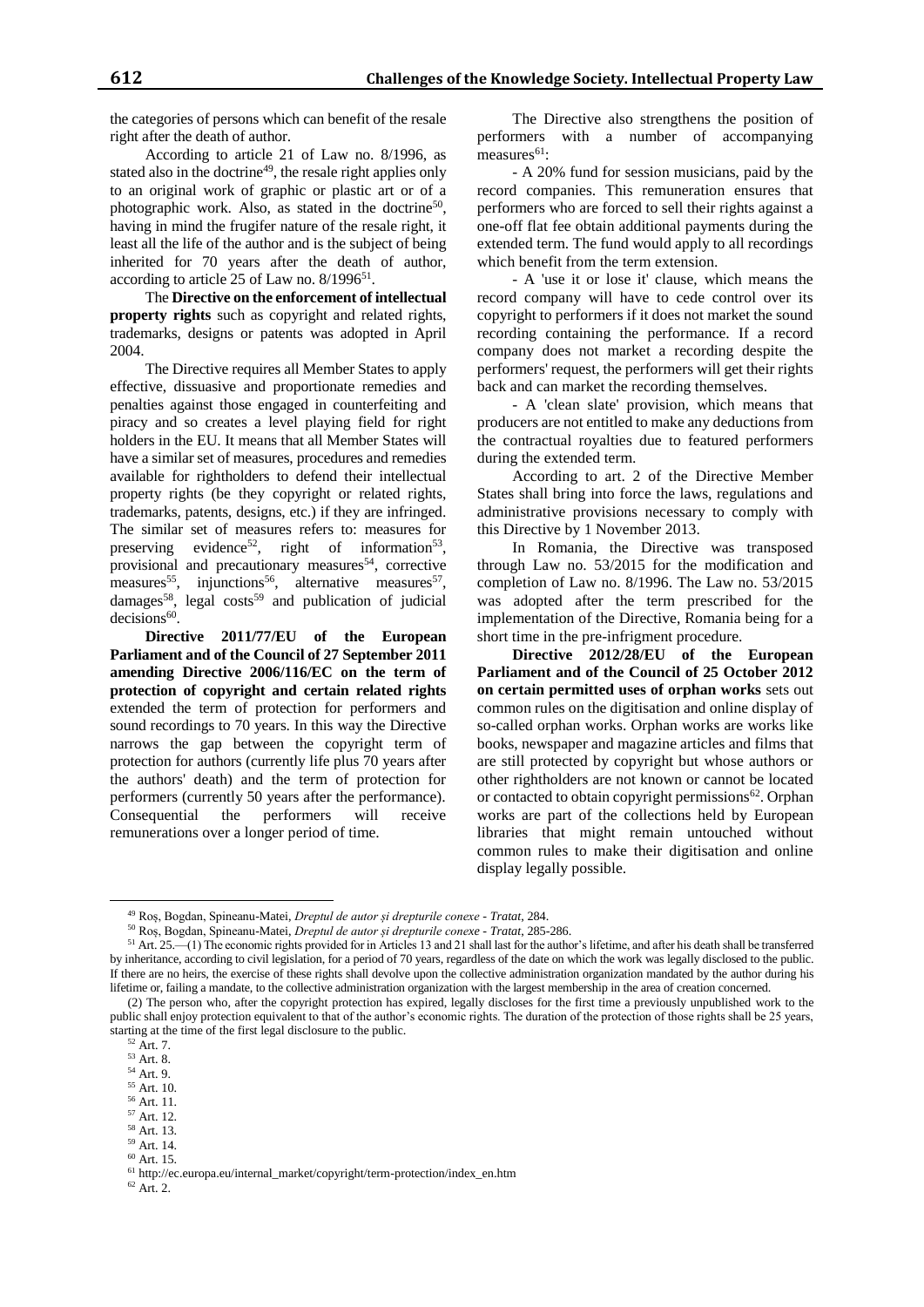For the purposes of establishing whether a work or phonogram is an orphan work, the libraries, educational establishments and museums, as well as by archives, film or audio heritage institutions and publicservice broadcasting organisations shall ensure that a diligent search $63$  is carried out in good faith in respect of each work or other protected subject-matter, by consulting the appropriate sources for the category of works and other protected subject-matter in question. The diligent search shall be carried out prior to the use of the work or phonogram.

The Directive establish also the mutual recognition of orphan work status $64$ , in this way a work or phonogram which is considered an orphan work in a Member State shall be considered an orphan work in all Member States. By consequence, Member States shall ensure that a rightholder in a work or phonogram considered to be an orphan work has, at any time, the possibility of putting an end to the orphan work status in so far as his rights are concerned<sup>65</sup>.

The permitted uses of orphan works are set out in article 6 of the Directive, for this Member States shall provide for an exception or limitation to the right of reproduction and the right of making available to the public provided for respectively in Articles 2 and 3 of Directive 2001/29/EC to ensure that the libraries, educational establishments and museums, as well as by archives, film or audio heritage institutions and publicservice broadcasting organisations are permitted to use orphan works contained in their collections in the following ways:

(a) by making the orphan work available to the public, within the meaning of Article 3 of Directive 2001/29/EC;

(b) by acts of reproduction, within the meaning of Article 2 of Directive 2001/29/EC, for the purposes of digitisation, making available, indexing, cataloguing, preservation or restoration the libraries, educational establishments and museums, as well as by archives, film or audio heritage institutions and publicservice broadcasting organisations shall use an orphan work only in order to achieve aims related to their public-interest missions, in particular the preservation of, the restoration of, and the provision of cultural and educational access to, works and phonograms contained in their collection. The organisations may generate revenues in the course of such uses, for the exclusive purpose of covering their costs of digitising orphan works and making them available to the public.

Member States shall bring into force the laws, regulations and administrative provisions necessary to comply with this Directive by 29 October 2014. By present, in Romania the collective management organisations submitted to the Romanian Copyright Office (ORDA) proposals for transposing the Directive, but the Directive wasn't implemented yet.

The last of the Directives adopted by the European Union is the **Directive on collective management of copyright and related rights**.

Chronologically the predecessors of the Directive were the Recommendation 2005/737/EC regarding the trans-border management of copyright and related rights for the on-line music services, adopted by the European Commission at 18.10.2005, the public hearings on governance of collective management in the European Union (Brussels, 23.04.2010) and the proposal of the Directive  $(11.07.2012)^{66}$ .

The Directive 2014/26/EU on collective rights management and multi-territorial licensing of rights in musical works for online uses aims at ensuring that rights holders have a say in the management of their rights and envisages a better functioning of the collective management organizations in the EU. The Commission will work closely with the Member States in order to achieve a correct transposition of the provisions of the Directive into national law by the transposition date of 10 April 2016. *De lege ferenda*, the transposition of the Directive 2014/26/EU on collective rights management and multi-territorial licensing of rights in musical works for online uses into Romanian Law on copyright and related rights requires a minimum set of provisions taking into consideration the fact that Romania implemented already the principles of the Recommendation 2005/737/EC<sup>67</sup>.

The main dispositions of the Directive refer to:

- Definitions<sup>68</sup> – more than 14 definitions are set by the Directive, some of them can be implemented also into the Law no. 8/1996, for example the definition of user;

- General principles $^{69}$  like the fact that collective management organizations act in the best interests of the rightholders whose rights they represent and that they do not impose on them any obligations which are not objectively necessary for the protection of their rights and interests or for the effective management of their rights.

 Membership rules of collective management organisations<sup>70</sup> including the electronic ways to communicate with the members;

- Rights of rightholders who are not members of the

<sup>63</sup> Art. 3.

<sup>64</sup> Art. 4.

 $65$  Art. 5.

<sup>66</sup> Ana-Maria Marinescu, Gheorghe Romițan, Alina Havza, "Analiza Propunerii de Directivă privind gestiunea colectivă", *Revista Română de Dreptul Proprietăţii Intelectuale* nr. 3 (2012): 238.

<sup>67</sup> Ana-Maria Marinescu, "Analiza Directivei 2014/26/UE a Parlamentului European și a Consiliului privind gestiunea colectivă a drepturilor de autor și a drepturilor conexe", *Revista Română de Dreptul Proprietăţii Intelectuale* nr. 3 (2014): 112-121.

 $<sup>3</sup>$  Art. 3.</sup> <sup>69</sup> Art. 4.

 $70$  Art. 6.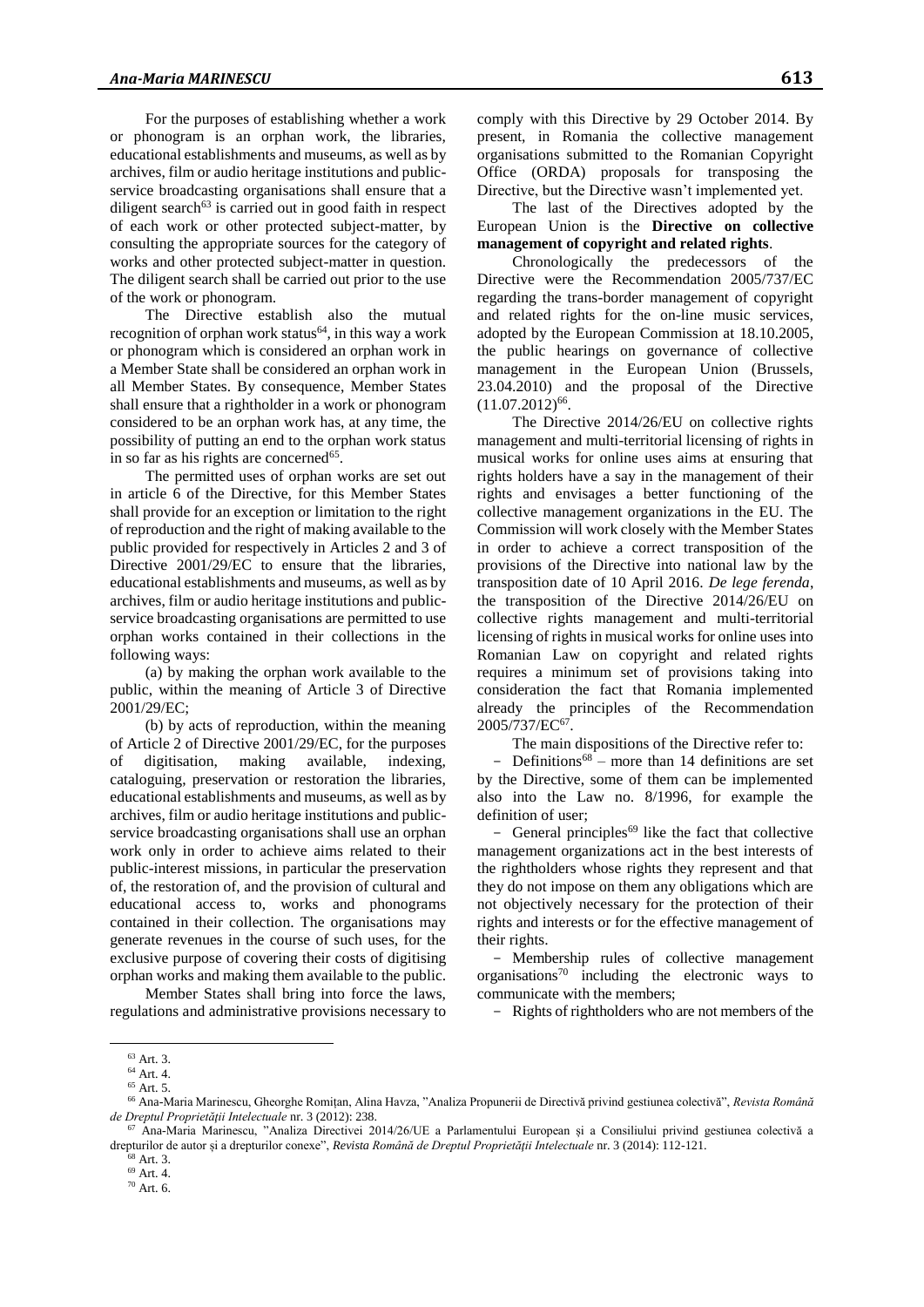collective management organisation<sup>71</sup>, which in my opinion had to be set down also in the Statue of the collective management organisations;

 General assembly of members of the collective management organisation<sup>72</sup>, including the possibility of the members to vote through a representative or for voting by electronically means;

- Supervisory function<sup>73</sup> which, in my opinion, is not set very clearly, because interfere with the functions of the Censors Commission establish by the Romanian laws. If this function will be done by external auditors, it will be very expensive for some of the collective management organisations in Romania;

- Collection and use of rights revenue<sup>74</sup>, deductions<sup>75</sup> and distribution of amounts due to rightholders<sup>76</sup>. In my opinion, the weak spot of the Directive is the distribution of amounts due to rightholders. The provisions regarding this point of the Directive were better set in the proposal of the Directive than the Directive itself.

 Management of rights on behalf of other collective management organisations $77$ ;

- Relations with users: Licensing<sup>78</sup> and Users' obligations<sup>79</sup>;

- Transparency and reporting divided in  $5$  parts<sup>80</sup>:

a) Information provided to rightholders on the management of their rights;

b) Information provided to other collective management organisations on the management of rights under representation agreements;

c) Information provided to rightholders, other collective management organisations and users on request;

d) Disclosure of information to the public;

e) Annual transparency report.

Most of the transparency measures mentioned before are already set down in Law no.  $8/1996^{81}$  and in some cases, for example the annual transparency report, it is provided by the Law no. 8/1996 in the form of the annual report. So, in my opinion, the transposition of these provisions have to very well compared in order not to excessive load the obligations of the collective management organisations.

- Enforcement measures divided in 3 parts:

a) Complaints procedures $82$  set by the collective management organisations for dealing with complaints, particularly in relation to authorisation to manage rights

 $\overline{a}$ 

and termination or withdrawal of rights, membership terms, and the collection of amounts due to rightholders, deductions and distributions.

b) Alternative dispute resolution procedures<sup>83</sup> between collective management organisations, members of collective management organisations, rightholders or users regarding the provisions of national law. In my opinion, this disposition address to a very wide range of subjects, and *de lege ferenda* could be implemented only as regards, on the one hand, collective management organisations and, on the other hand, collective management organisations and users.

c) Dispute resolution<sup>84</sup>.

In the present, in Romania, we are in the stage of the First Compliance Table. For this, the collective management organisations communicated to the Romanian Copyright Office their proposals of implementing the Directive.

#### **3. Conclusions**

The European Directives adopted till 2004 refer to a wide range of subjects according to the needs of economic and technical evolution of the society. In my opinion, the most ambitious of them is the Directive of copyright and related rights in the informational society. Also, as I mentioned previously, it was the Directive that generate most of the controversial.

After 2004, we can observe a period extremely relaxed for the European Union for adopting new Directives, therefor were adopted only Directives that repealed and replaced older Directives.

After 2011, we can observe a new wave of EU Directives one more important than the other, culminating with the adoption of the Directive on the collective management of copyright and related rights, which in my opinion is the first supra-national act on the management of copyright and related rights, because till it adaptation some of the Directives were referring to the collective management of rights<sup>85</sup>.

The new generation of Directives (term of protection, orphan works and collective management), demonstrate again the interest of EU on finding legal solutions to problems that we can find in practice, but also a way to preserve a field that is bringing so much money to the EU and international economy. If we think that the phonograms of Beatles or Elvis were

<sup>71</sup> Art. 7.

<sup>72</sup> Art. 8.

<sup>73</sup> Art. 10. <sup>74</sup> Art. 11.

<sup>75</sup> Art. 12.

<sup>76</sup> Art. 13.

<sup>77</sup> Art. 14-15.

<sup>78</sup> Art. 16.

<sup>79</sup> Art. 17.

<sup>80</sup> Art. 18-22.

 $81$  Art.  $134$ <sup>1</sup> – 135.

<sup>82</sup> Art. 33. <sup>83</sup> Art. 34.

<sup>84</sup> Art. 35.

<sup>85</sup> Roș, Bogdan, Spineanu-Matei, *Dreptul de autor și drepturile conexe - Tratat*, 490-492.